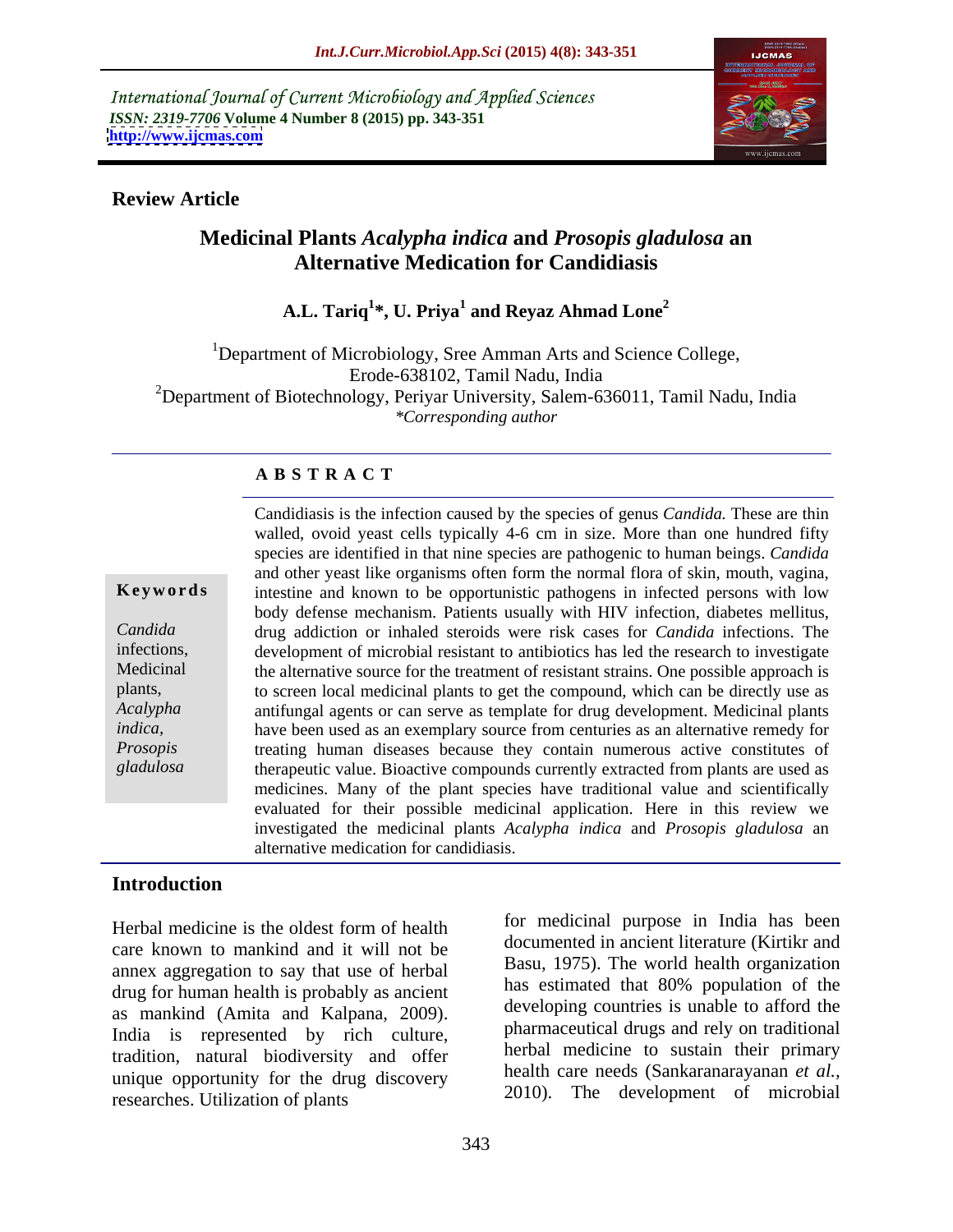resistant to antibiotics has led the research to investigate the alternative source for the Candida albicans. The carbohydrate treatment of resistant strains (Lata *et al.,* assimilation test for *Candida albicans* is 2010). Various techniques have been positive for dextrose, maltose, sucrose, adopted for enhancing bioactive molecules galactose, xylose and trehalose. At the same in medicinal plants. Recent advantage in the time, the tests are negative for lactose, molecular biology, enzymology and melibiose, cellobiose, inositol, reffinose and fermentation technology of plant cell culture ducitol. Similarly, the carbohydrate suggest that their system may become a viable source of important secondary dextrose, maltose, galactose and trehalose metabolites (Mohammed Yaseen *et al.,* were positive but negative for fermentation 2009). The valuable and in-depth knowledge about the medicinal plant in India gathered over a long period of time need to be exploited scientifically to the maximum extent. Thrush is caused by *Candida albicans*,

*Candida species* are thin walled; ovoid yeast vagina changes, particularly when there is a cells typically 4-6 cm in size. More than one rise in vaginal pH or an excess of glycogen hundred fifty species are identified in that that has not been converted to lactic acid by nine are pathogenic to human beings. Candida and other yeast like organisms vaginitis involve itching, burning, cheesy often form the normal flora of skin, mouth, white scant discharge is uncommon (Sobel, vagina, intestine and known to be 1997). It has been reported that in *Candida*  opportunistic pathogens infect persons with *albicans* the cytosolic enzyme and enolase low body defense mechanism (Yung-Liang, act as an immuno-dominant antigen 2003). *Candida albicans* grow at 37<sup>o</sup>C and (Mitsuake *et al.,* 1994). Vaginal thrush is produce germ tubes and chlamydospores on characterized by typical white lesion corn meal agar and blood plasma. Negative developed on the epithelial surface of results are shown for pellicle growth and gas vagina, vulva and cervix (Saravana Bhavan on Sabouraud's broth and for ascospores *et al.*, 2010). Water change is the most formation, nitrate production and growth on common cause of vaginitis. Physical seed agar tests, but growth occurs on Eosin methylene blue agar with tetracycline (Gow, labia that are usually erythematous, a thick 1997). *Candida* is also able to assimilate curd like discharge and a norma cervix upon sucrose, dextrose, galactose, maltose, speculum examination (Sobel *et al.*, 2003). trehalose and xylose but not lactose, Candidiasis infection caused by *Candida* reffinose and cellobiose. These characters *albicans*can be acute or chronic, superficial are the typical one used for *Candida*  or deep, and its clinical symptoms are so *albicans* confirmation. When the suspected strains of *Candida albicans* is inoculated be made (Changdeo, 2014; Francois *et al.,* with human serum the formation of germ 2013). Various identification tests like tube was seen as long tube like projection growth pattern, sugar fermentation, urease extending from the yeast cells. The germ production and development of germ tube in

tube forms within two hours of incubation in *Candida albicans.* The carbohydrate ducitol. Similarly, the carbohydrate fermentation tests for *Candida albicans* are of sucrose and lactose.

# **Vulvovaginalitis candidiasis**

**Identification of** *Candida albicans* 20% of sexually active women initially but Thrush is caused by *Candida albicans*, which may be present in the vagina of up to may become pathogenic when conditions of *Lactobacilli* (Alison, 2000). Symptoms of examination finding include a vagina and speculum examination (Sobel *et al.,* 2003). Candidiasis infection caused by *Candida*  wide that a more specific definition cannot 2013). Various identification tests like production and development of germ tube in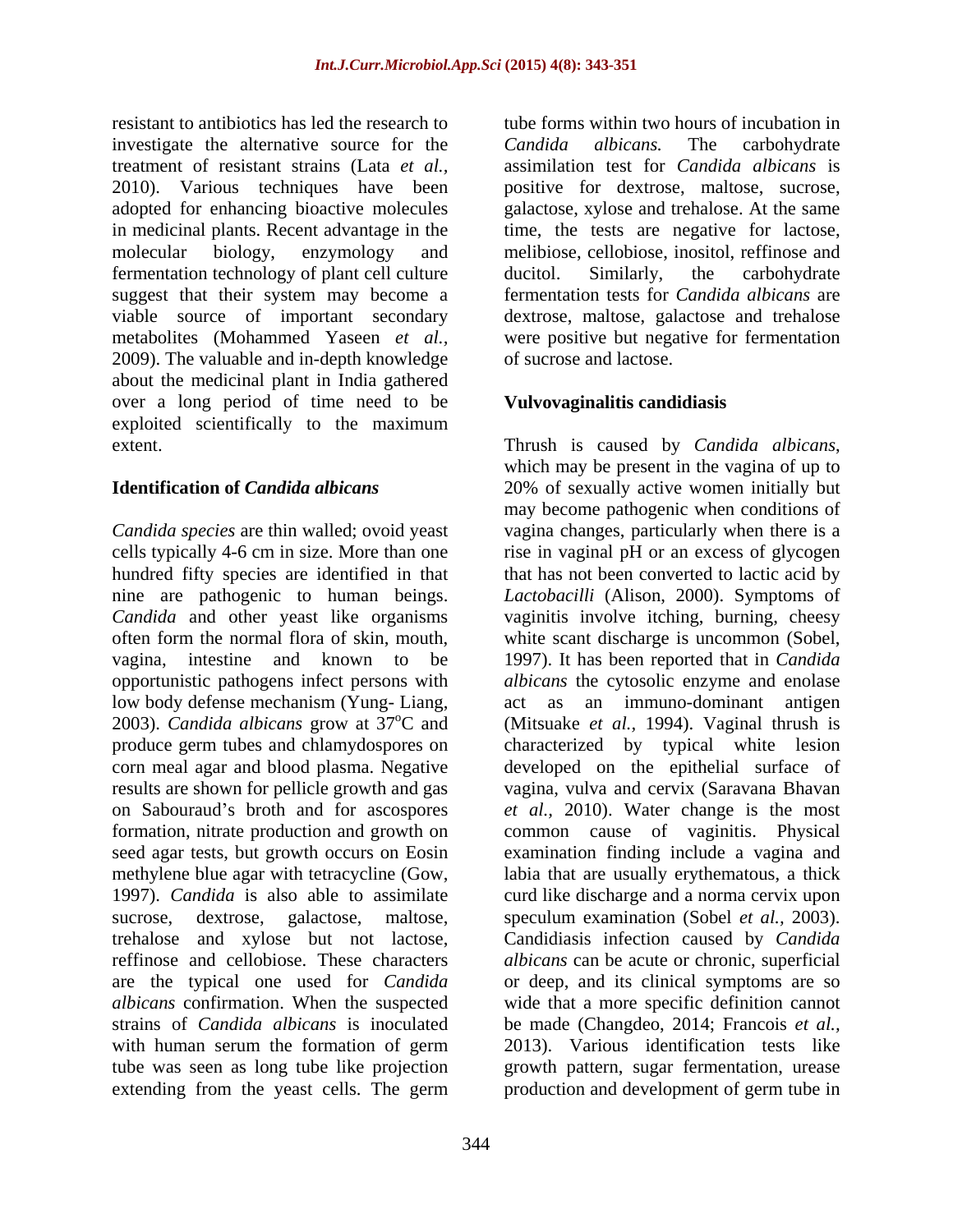human serum confirms the presence of Ketaconazole and 5-Fluorocystisine *Candida albicans (*Al-Fattani and Douglas,

patients have a higher proportional of genus *Candida* is a ubiquitous fungus that uncomplicated *Candidal vulvovaginitis* in

2006). *Candida* is harmless initially, but in the *Candida* is the development of its may become pathogenic when the resistant strains to azoles drugs used in the conditions in the vagina change, particularly prophylaxis and treatment of candidiasis. when there is a rise in vaginal pH or an The nature of the resistant to a few drugs has excess of glycogen that has not been been identified as related to altered related converted to lactic acid by *Lactobacilli* transport, modification of an enzyme and (Calderone and Fonzi, 2001). change in the membrane composition (Segal **Risk factors** identified initially as combined resistance to Patients with diabetes are at increased risk resistance to four additional antigens, of developing vulvovaginal candidiasis appeared to be an inherent characteristic of (VVC). Unlike non-diabetic women these the species so therefore there is a real need colonization (Wu et al., 1996). Patients antifungal agents. An antibiogram test is usually with a history of HIV infection, reported that the antibiotics used against diabetes mellitus, drug addiction or inhaled *Candida* spp Amphotericin B, Fluconazole, steroids, and with low body defense Caspofungin, Itraconazole, 5-Flurocytosine mechanisms are risk cases for *Candida* and Voriconazole are used as drug of choice infections (Mavor et al., 2005). Candidiasis for treatment (CLSI, 2004). *Candida*  is caused by infection with species of the *albicans* shows susceptibility pattern of represent the most common fungal Fluconazole, 99% to 5-Flurocytosine and pathogens that affect human and there is a 94% to Voriconazole (Kothavade et al., positive correlation between smoking and 2010; Angiolella et al., 1996). However a candidiasis (Bader et al., 2003). *Candida*  broad spectrum resistance initially as species produce a wide spectrum of combined resistance to benomyl and diseases, ranging from superficial methotrixate, then later on resistant to four mucocutaneous to invasive illness additional agents appeared to be an inherent (Deshpande et al., 2010). *Candida albicans* characteristic of the species and are shown enolase with the plasmiogen system may to be determined by a single gene encoding contribute to invasive of the tissue barrier a polypeptide of 564 aminoacid with a series (Jong, 2008). Antifungal susceptibility of of features typical of prokaryotic and Vaginal yeast isolates in a rural community eukaryotic transporter protein and multidrug of India, since majority of *Candida albicans* resistant efflux pumps (Shahid et al., 2006). isolates were susceptible to Fluconazole, its Antifungal susceptibility of vaginal yeast use is continued for empirical therapy of isolates in a rural community of India, since the community (Masia Canuto et al.*,* 2000). susceptible to Fluconazole, its use may be **Drug resistant uncomplicated candidal vulvovaginitis in the** The antibiotics used for the treatment are Boric acid and Flucytosine may be azoles such as Amphotericin, Fluconazole, considered when treating vulvovaginitisItranes scanner of the research of Fermony and S-Fluorocystisine and S-Fluorocystisine and S-Fluorocyclic and S-Fluorocyclic and S-Fluorocyclic and the material and the material and the state of the state of the state of (Wayne, 2004). One of the major increases and Elad, 1998). However a broad spectrum benomyl and Methotixate and later as for next generation safer and more potent about 99% to Amphotericin B, 97% to majority of *Candida albicans* isolates were continued for empirical therapy of community. Use of alternative agents like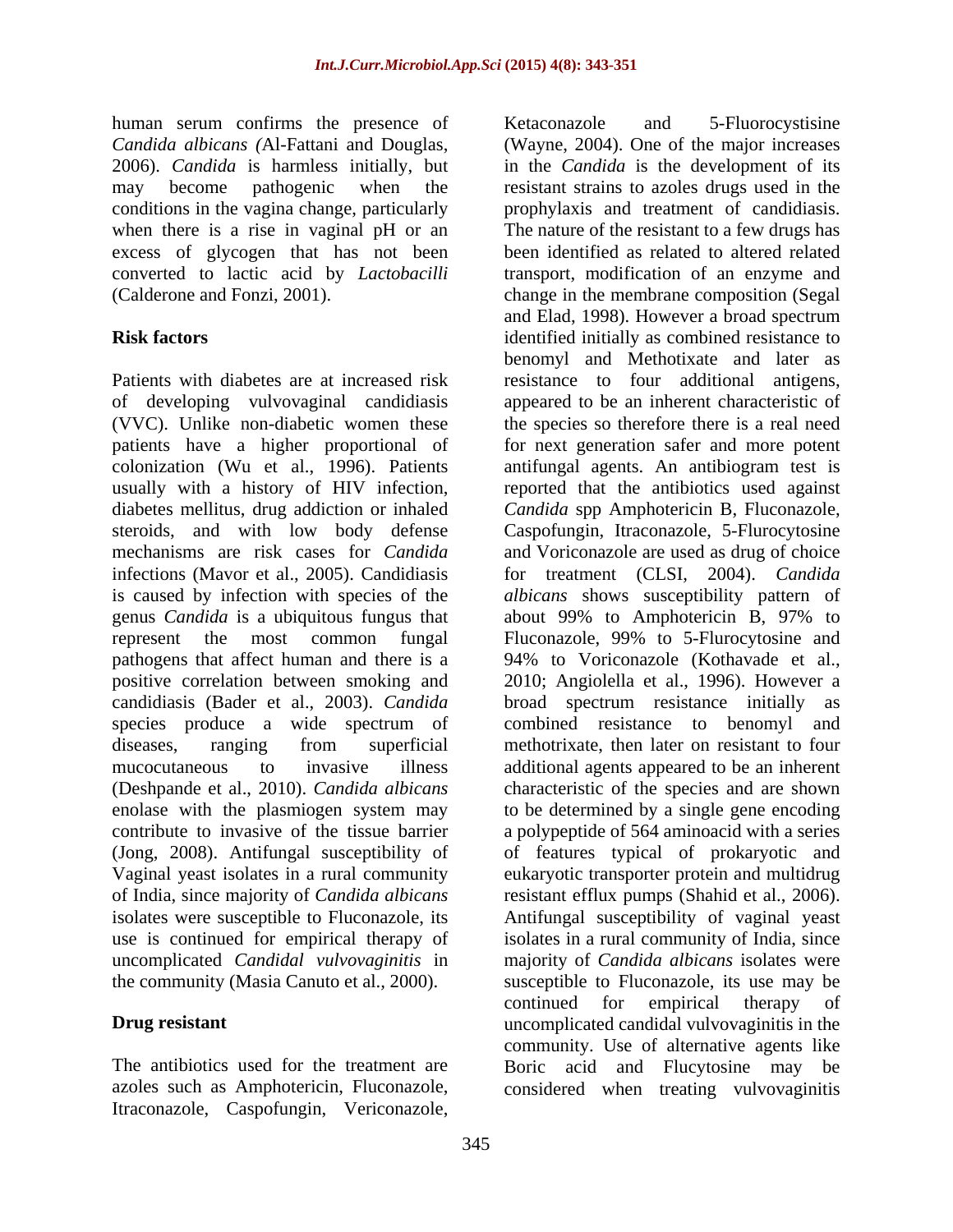caused by non-albicans (Srujana et al., 2007). The over expression of the multidrug transporter Cdr1p (*Candida* drug resistance protein 1), a member of the ABCI (ATP therapeutic azoles, thus facilitating cell transporters, uses ATP hydrolysis to power membrane (Sudhanshu et al., 2007). but it is doubtless an art as old as mankind.

*Candida albicans*. *Candida* species are 15 20% in Europe (Mendes *et al.,* 2007). common cause of vaginitis after anaerobic vaginal candidiasis is most common in diverse countries, where 70% of the world's pregnant women having incidence of 66.1% with positive were pruritus with or without search for alternative to synthetic antibiotics. vaginal discharge and vaginal erythema

(Sardi *et al.,* 2011).

## **Medicinal plants**

Binding Cassette) transporter super family One possible approach is to screen local (1-3), is an account for a clinically medicinal plants to get the compound, which significant mechanisms of azoles resistance can directly use as antifungal agents or can in the pathogenic yeast *Candida albicans* serve as template for drug development (Willis et al., 2001)*.* This is especially clear (Vaghasiya and Chanda, 2009). The plant is in Fluconazole resistant clinical isolates of selected according to its availability and *Candida albicans*, where enhanced ethanobotanical significance in the treatment expression of Cdr1p promoter efflux of of opportunistic mycosis. The use of survival. Cdr1p, like other ABC illness can be treated back over five the transport of substrates across the civilization in china, India and the Near East **Prevalence new** drugs is still largely unexplored. Approximately three-quarters of all women species, only a small percentage has been experience at least one episode of investigated phytochemically and fraction vulvovaginal candidiasis during their submitted to biological or pharmacological lifetime nearly half of them suffer from screen is even small (Mahesh and Sathish, multiple episode. The majority of cases of 2008). Established and tested drugs from vulvovaginal candidiasis are caused by medicinal plant heal various diseases and currently the fourth leading cause of hospital from modern medicine even today and acquired blood stream infections, reaching a hence ethanotherapeutics has been reported. mortality rate of up to 35-40% for systemic Since time commercial Ayurvedha and or disseminated infections. Among all Siddha systems of medicine are the *Candida* species *Candida albicans* is still traditional heritage of India wherein diverse the most frequently isolated species, about plant has been used (Rahmatullah *et al.,* Vaginal candidiasis is the second most Himalayas and Western Ghats) of the bacterial vaginitis. Among various groups and is seventh among the sixteen-mega followed by *Candida glabaratai* 44.1% Medicinal plants have been used as an (Crowe *et al.,* 2003). It is estimated that out exemplary source of centuries as an of 1050 women Aligarh, India, 20.47% were alternative remedy for treating human positive for *Candida* spp. In that *Candida*  diseases because they contain numerous albicans accounted for 46.9%. The most active constitutes of therapeutic value common signs and symptoms in 215 women (Ezzat, 2001). There is an urgent need to medicinal plants as a source for relief from millennia to written documents of the early but it is doubtless an art as old as mankind. The potential for higher studies as source for Among the estimated 250,00-500,00 plant disorder to which there are no solutions 2009). India is blessed with two (Eastern eighteen world's hotspots of plant diversity diverse countries, where 70% of the world's plant species occurred collectively.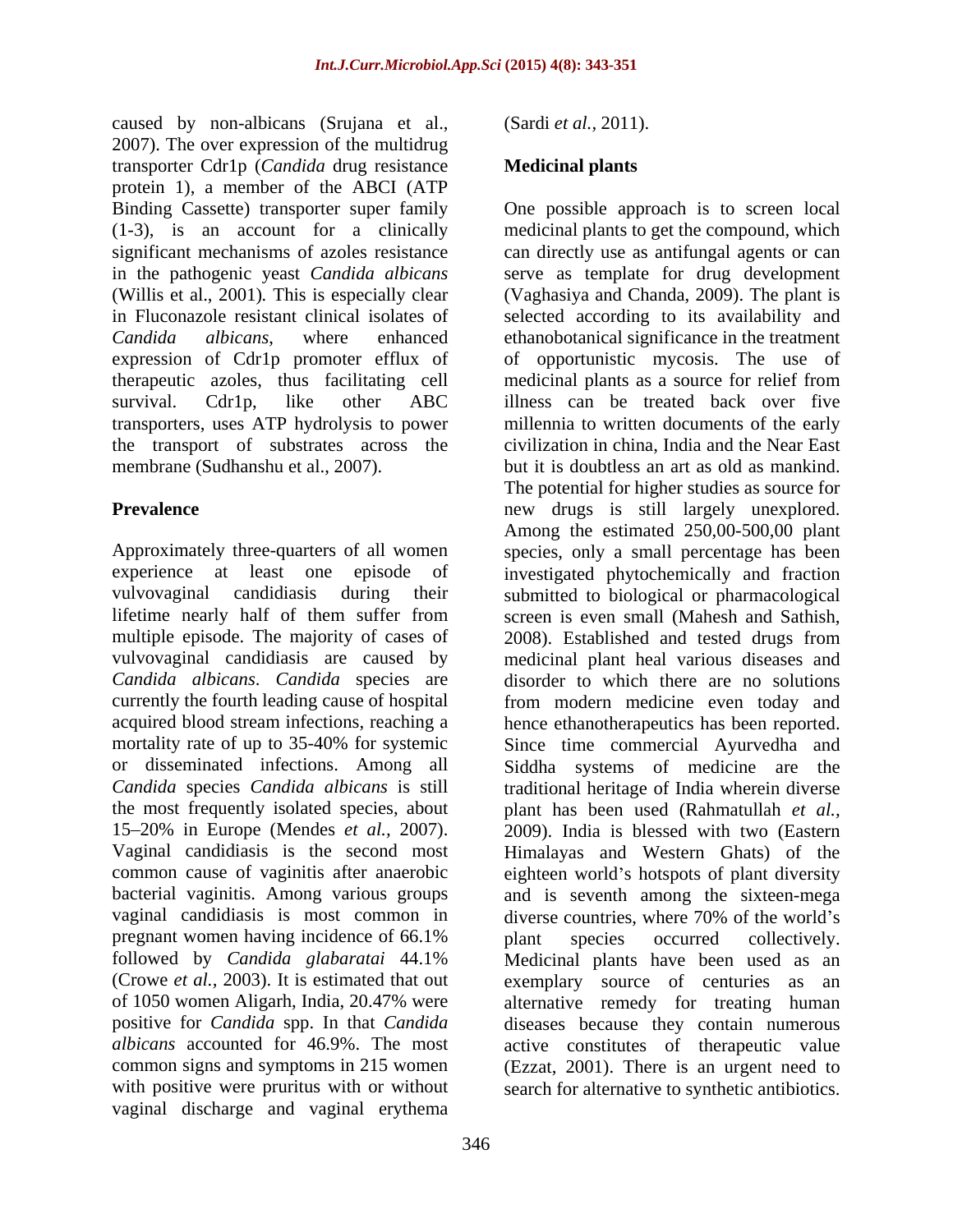The revolution of the discovery of new **Role of** *Acalypha indica* **as medicinal plant** groups of antimicrobial peptides makes natural antibiotics, the basic element of a The *Acalypha indica* belongs to the novel generation of drug for the treatment of bacterial and fungal infections (Tariq and Reyaz, 2012). The global demand for herbal medicine is large, growing rapidly and is the Class : Magnoliopsida most exclusive source saving drugs for majority of the world's population. Family: Euphorbiaceae Bioactive compounds currently extracted from plants are used as medicines have Genus: Acalypha traditional value and scientifically evaluated for their possible medicinal application that many drugs are available for the treatment of systemic and superficial today and hence ethanotherapeutics has been

alternative remedy for treating human development of microbial resistant to antibiotics has led the research to investigate population relies or plant derived medicines,

The *Acalypha indica* belongs to following taxonomic classification

Kingdom : Plantae Class : Magnoliopsida Order : Euphorviales Family : Euphorbiaceae Sub family : Acalyphoideae Genus : *Acalypha* Species : *Acalypha indica linn*

(Sangeetha *et al.,* 2010). An increasing It is commonly known as kucinggalak or prevalence infections caused by newer Rumputlislis. Kuppaimeni in Tamil and emerging fungal pathogens have been Kuppaikunjan in Malayalam. It is a main detected in humans, although it appeared weed in many part of Asia including India, mycosis clinical usefulness is hampered by (Ramachandran, 2008). It is an annual herb, drawbacks associated with safely or about 80cm height (Buskill, 1985). This efficiently (Karkowska-Kuleta *et al.,* 2009). plant is used as diuretic, antihelminthic and Plants have been used as source of medicine for respiratory tract problem such as since the dawn of civilization established bronchitis, asthuma and pneumonia (Varier, tested drugs from medicinal plants heals 1996). The root of *Acalypha indica* is used various diseases and disorders to which as laxative and leaves for scabies and other there is no solution from medicine even cutaneous disease, this plant has reported (Ahmad *et al.,* 1989). positive bacteria (Govindarajan *et al.,* 2008). **Medicinal plants used against candidiasis**  medicine in many tropical and subtropical Medicinal plants have been used as an activity of water, ethanol and chloroform exemplary source for centuries as an extracts of *Acalypha indica* was tested diseases because they contain numerous using the disc diffusion method (Krishnaraj active constituents of therapeutic value *et al.,* 2010). The antifungal activity is more (Gayathri and Kannabiran, 2009). The pronounced only in chloroform extracts the alternative source for the treatment of Fluconazole. Findings from the current resistant strains. Presently 80% of the world study support the use of *Acalypha indica* in serve as first line of defense in maintaining various bacterial and fungal infections health and computing many diseases. (Somchit *et al.,* 2010). Major phytochemical Pakisthan, Yemen, Srilanka throughout tropical Africa and South America cutaneous disease, this plant has antimicrobial activity against several Gram This plant has been extensively in herbal countries reported that the antimicrobial against four bacterial and fungal strains when compared to standard antibiotics such as Ketoconazole, Itraconazole and traditional medicine for the treatment of identified from *Acalypha indica* are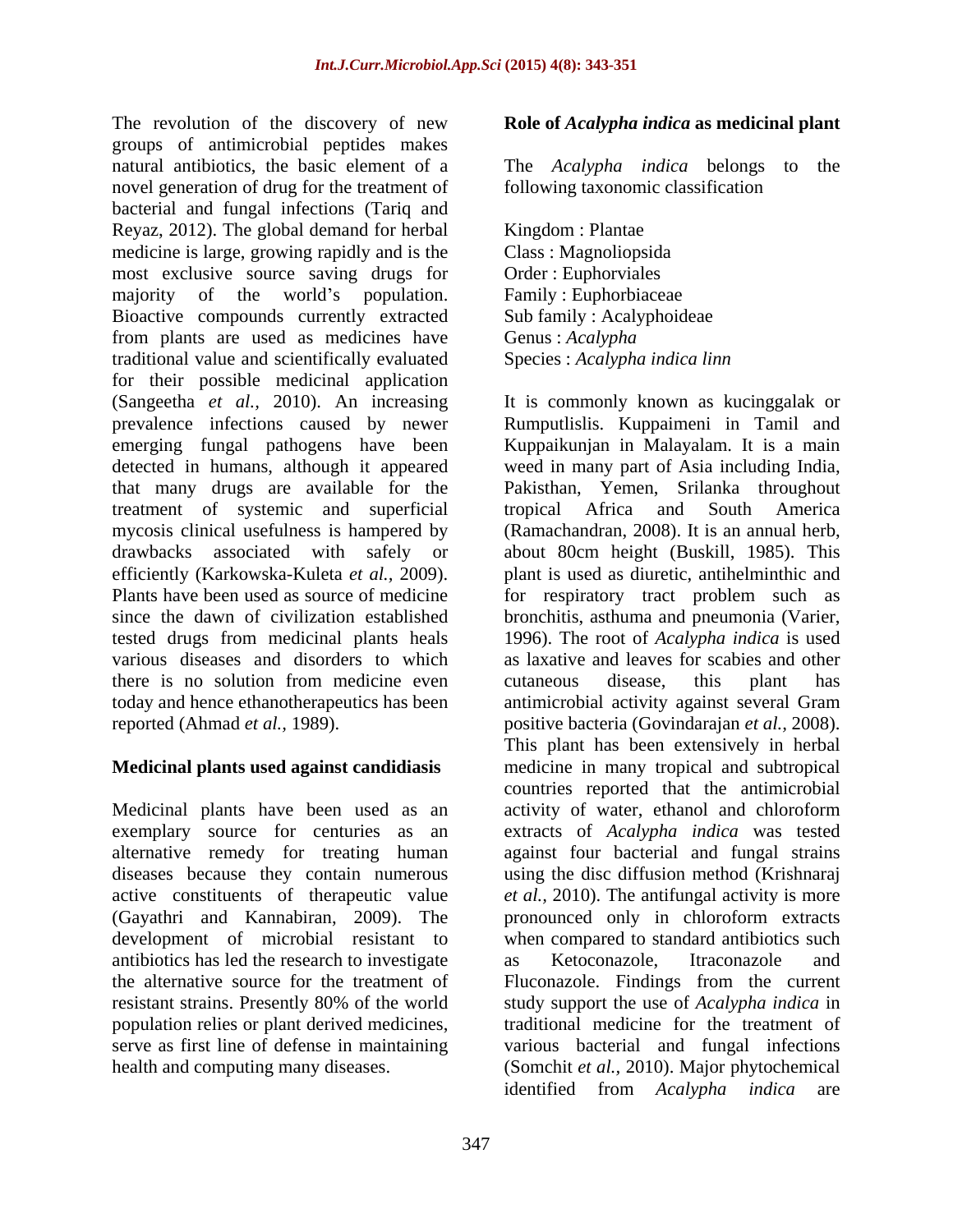aclphine, cyanogenic glycosides, inositol, inflammatory effects and antifungal activity used to treat infections, open wounds, (Johnson *et al.,* 1995). The maximum

### **Role of** *Prosopis gladulosa* **as medicinal plant**

The *Prosopis gladulosa* belongs to the

*Prosopis gladulosa* is commonly used to treat infections, open wounds, *tropicalls*: chemical composition and role dennatological ailments, anti-acid can treat digestive problems and its aqueous extract has antibacterial as well as antiseptic properties (Uniyal et al., 2006). The phytochemicals of *Prosopis* gladulosa such<br>16(1): 9–16. as S-hydroxytryptamine have anti-<br>Amita, A., Kalpana, C. 2009. Some medicinal depressant activity, apigenin have anti allergic, anti-bacterial, anti-dermatic, antiinflammatory and anti-viral activity,  $\frac{50}{20}$ isorhamnetin-3-digluciside has Angiolella, L., Facchin, M., Stringaro, A., hepatoprotective activity, L-arabinose and quercetin have analgesic, anti-allergic, anti- 2011). The plant *Prosopis gladulosa* is

resin, triacetomamin and volatile oils ethnobotanical significance in the treatment (Winter and Griffith, 1998). *Acalypha indica* of opportunistic mycosis a choice of has antibacterial activity against several treatment (Burkhart, 1976; Kanthasamy et gram positive bacteria, analgesic, anti-al., 1989). *Prosopis gladulosa* is commonly antifungal activity of *Acalypha indica* plant anti-acid, it can also treat digestive problems salt was shown against *Candida albicans* and antiseptic properties (Uddin et al., and *Cryptococcus neoformans,* followed by 2006). The bark and roots of *Prosopis Aspergillus flavus* in higher concentrations *gladulosa* also contain alkaloids. The plant (Suresh *et al.,* 2009). contain 80% carbohydrates, 13% protein selected according to its availability and used to treat infections, open wounds, deontological ailments, acting much as an 25% fiber and 3% fat (Samoylenko et al., 2009).

# **References**

- following taxonomic classification Abdur Rahman, A., Volodymyr, S., Melissa, Kingdom : Plantae SubKingdom: Tracheobionta Division : Magnoliophyta indolizidines from the leaves of *Prosopis* Class : Magnoliopsida *glandulosa* var. *glandulosa*. *Planta Med.,* Subclass : Rosidae  $77(14)$ : 1639–1643. J.A., Rajnish, S., Surendra, J.K., Shabana, K.I., Babu, T.L., Ilias, M. 2011. Antiparasitic and antimicrobial indolizidines from the leaves of *Prosopis*   $77(14)$ : 1639–1643.
- Order : Fabales Ahmad, A., Khursheed, A.K., Sabiha, Q., Family : Fabaceae Viqaruddin, A. 1989. Antifungial activity Genus : *Prosopis* of some hydrosoluble *Prosopis juliflora* alkaloids. *Fitoterapia*, 60: 86-89.
- Species : *Prosopis gladulosa*<br>Al-Fattani, M.A., Douglas, L.J. 2006. Biofilm Al-Fattani, M.A., Douglas, L.J. 2006. Biofilm matrix of *Candida albicans* and *Candida tropicalis*: chemical composition and role in drug resistance. *J. Med. Microbiol.,* 55: 999–1008.
	- Alison, C. 2000. Vaginal thrush: perceptions and experience of women of south Asian descent. *Oxford J. Med. Health Edu. Res.,*  $16(1)$ : 9–16.
	- plant among the tribes of Chatarpur District (M.P) India. *Ecoprint.,* 16: 43 50.
- bacterial, anti-diabetic, anti-inflammatory enolase as a main cell wall protein and anti-viral activity (Abdur Rahman et al., *Candida albicans* and indirect target of Maras, B., Simonetti, N., Cassone, A. 1996. Identification of glucan associated lipopeptide antimycotics. *J. Infect. Dis.,* 173: 684 690.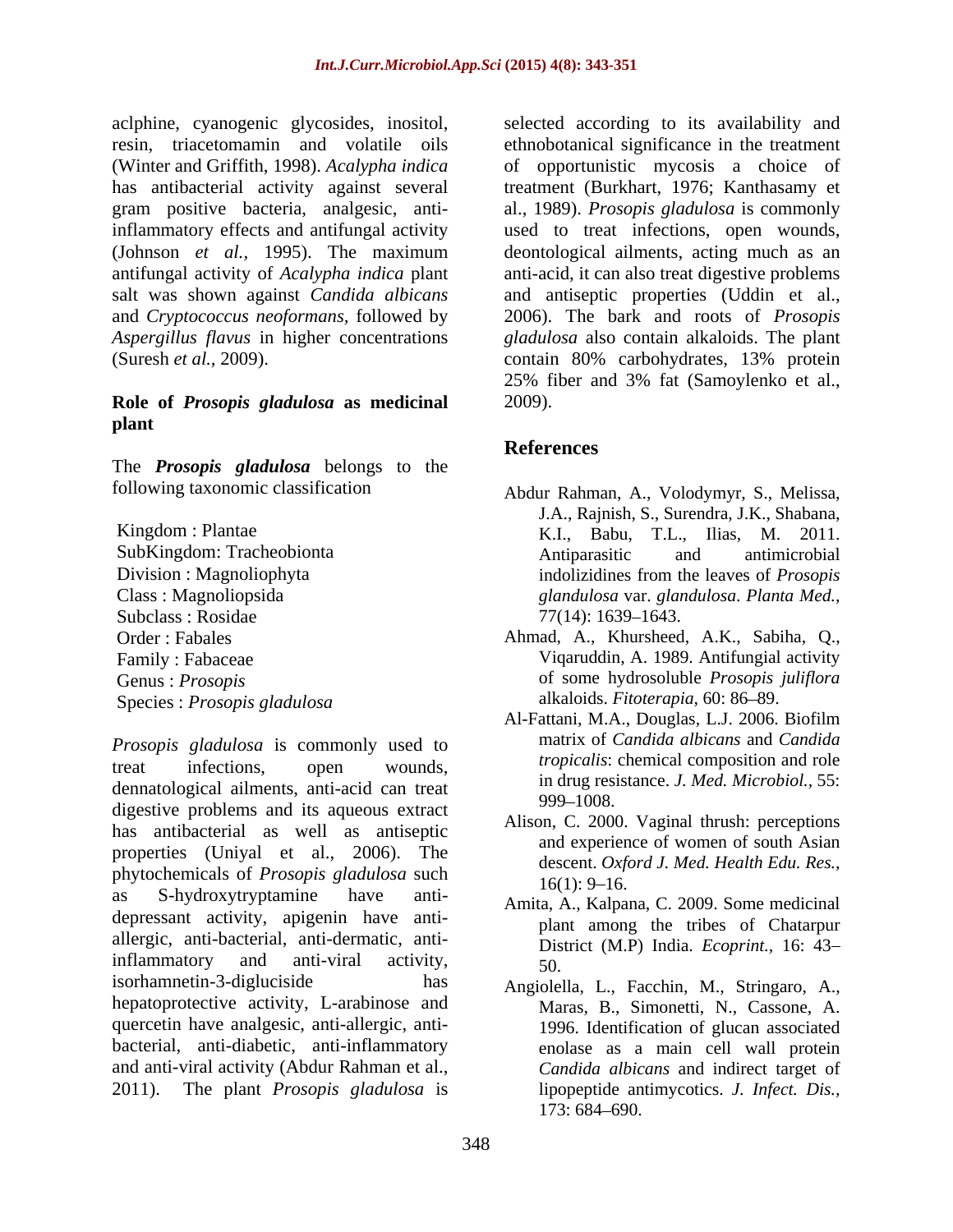- Bader, T., Bodendorfer, B., Schroppel, K., Morschhauser, J. 2003. Calcineurin is *Acalypha indica L. Eur. Rev. Med.* essential for virulence in *Candida*
- Burkhart, A. 1976. A monograph of the genus *Prosopis*. *J. Arnold Arboretum.* 57: 450
- Buskill, H.M. 1985. The useful plants of west
- Calderone, R.A., Fonzi, W.A. 2001. Virulence
- from Oropharyngeal lesions of HIV
- Clinical and Laboratory Standards Institute 615–622. disc diffusion susceptibility testing of
- Crowe, J.D., Sievwright, I.K., Auld, G.C.,
- Deshpande, S.D., Shetty, C.R., Murti, P.K. 2010. Characterization and antibiotic 19. New Delhi. Pp. 30–45.
- 
- Francois, L.M., Duncan, W., Hube, B. 2013.
- Antimicrobial activity of *Hemidesmus Pharm. Sci.,* 71(5): 578–581. 76(1): 50–56.
- 

K. 2008. Antimicrobial activity of *Pharmacol. Sci., 12(5): 299-302.* 

- *albicans. Infect. Immun.,* 71: 5344 5354. Gow, N.A. 1997. Germ tube growth of *Candida albicans*. *Curr. Trop. Med. Mycol.,* 8(1-2): 43–55.
- 525. Johnson, E., Warnock, D., Luker, J., Porter, Tropical Africa, Vol. 2. Royal Botanic drug resistance in *Candida* species from Garden, Kew, UK. 246 Pp. The Matter of HIV-infected patients receiving factors of *Candida albicans*. *Trends Microbiol.,* 9: 327–334. 35:103-114. S., Scully, C. 1995. Emergence of azole drug resistance in *Candida* species from HIV-infected patients receiving prolonged fluconazole therapy for oral candidiasis. *J. Antimicrob. Chem.,* 35:103-114.
- Changdeo, S.A. 2014. Species distribution, Jong, A.Y., Chen, S.H.M., Stin, M.F., Kim, virulence factors and antifungal K.S., Tuan, T.L., Huang, S.H. 2008. susceptibility profile of *Candida* isolated Binding of *Candida albicans* enolase to infected patients. *Int. J. Curr. Microbiol. Appl. Sci.,* 3(1): 453 460. endothelial cells. *J. Med. Microbiol.,* 52: plasminogen results in enhanced invasion of human brain micro vascular 615 622*.*
	- (CLSI), 2004. Methods for antifungal yeast. Approved guidelines M-44A, fungicidal effects of *Prosopis juliflora* Wayne. alkaloidal fraction. *Indian Drugs,* 26: Kanthasamy, A., Subramanian, S., Govindasamy, S. 1989. Bactericidal and 390 394.
	- Moore, N.R., Gow, N.A., Booth, N.A. Karkowska-Kuleta, J., Rapala-Kozik, M., 2003. *Candida albicans* binds human Andrzej, K. 2009. Fungi pathogenic to plasminogen: identification of eight humans: molecular bases of virulence of plasminogen-binding proteins. *Mol. Microbiol.,* 47: 1637 1651. *neoformans* and *Aspergillus fumigatus*. *Candida albicans*, *Cryptococcus Acta Biochimica Polonica,* 56(2): 211 224.
	- sensitivity pattern of yeast like Kirtikr, K.R., Basu, B.D. 1975. Indian organisms. *J. Post Grad. Med.,* 32: 14 Medicinal plants, Vol. 2. Jeyyed Press, New Delhi. Pp. 30–45.
- Ezzat, S.M. 2001. In vitro inhibition of Kothavade, R., Kura, M., Valand, A., *Candida albicans* growth by plane Panthaki, M. 2010. Candida tropicalis: its e4xtrcats and essential oils. *World J*. prevalence, pathogenicity and increasing *Microbiol. Biotechnol.,* 17: 757 759. resistance to fluconazole. *J. Med. Microbiol.,* 59: 873–880.
- *Candida albicans* pathogenicity Krishnaraj, C., Gagan, E., Selvakumar, S., mechanisms. *Virulence*, 4(2): 119–128. Kalaichelvan, P.T., Mohan, N. 2010. Gayathri, M., Kannabiran, K. 2009. Synthesis of silver nanoparticles using *indicus, Ficus bengallensis* and antibacterial activity plants against water *Pterocarpus marusupium roxb. Indian J.* borne pathogens. *Colloids Surfaces B, Acalypha indica* leaf extracts and its  $76(1)$ : 50–56.
- Govindarajan, M., Jabanesan, A., Reetha, D., Lata, R.P., Jayshri, D.P., Bhatia, P., Sanjay, Amseth, R., Pushpanantha, T., Samidurai, D.R., Parul, D.S. 2010. Prevalence of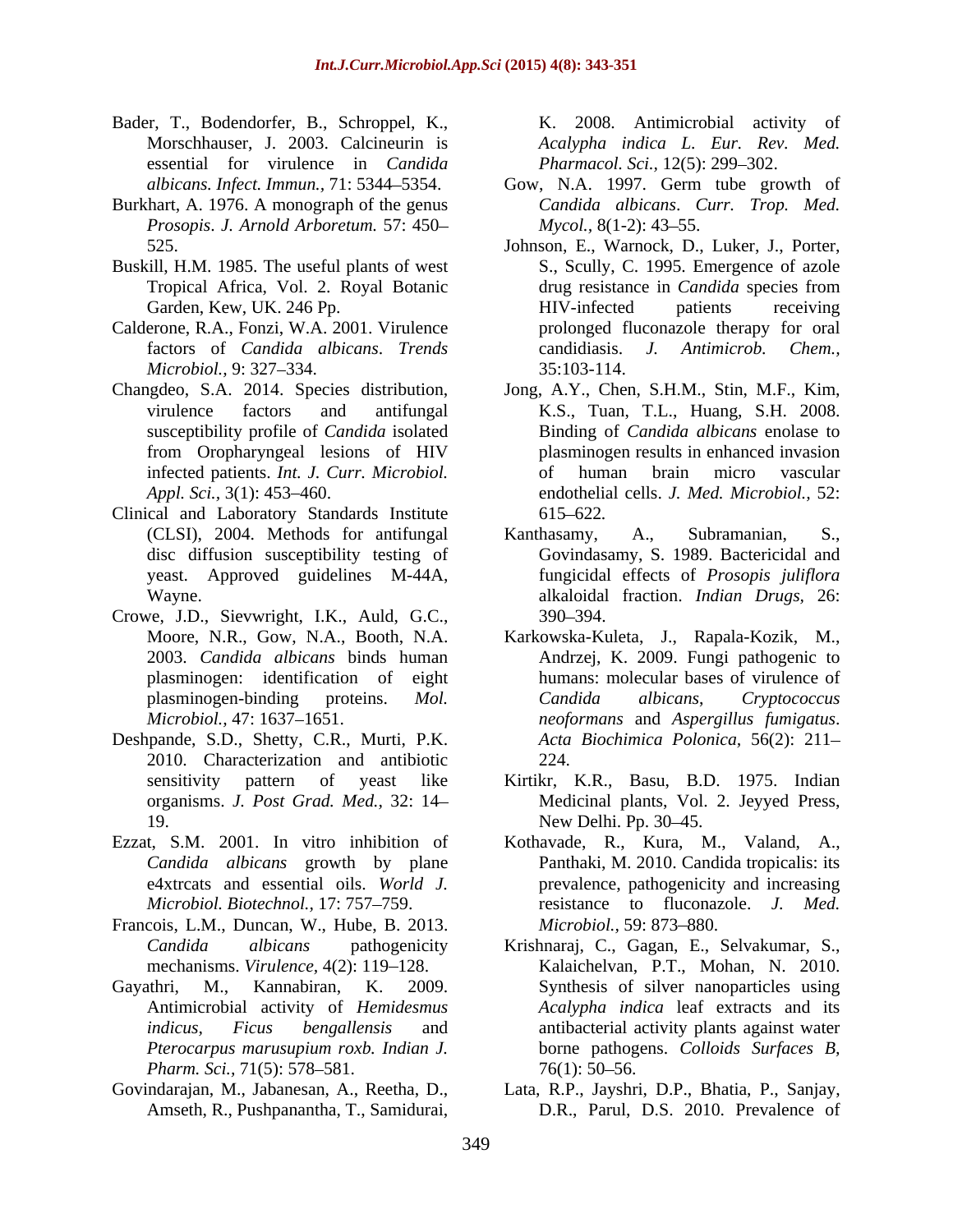hospital, Ahmadabad. *Nat. J. Med. Res.,*

- plants against plant and Hu111 a Prod., 72: 92-98.
- guado, I., Martin Gonzalez, C., Sanchez Sevillano, A., Martin Hidalgo, A. 2000. 6(4): 569–577. in HIV-infected patients. *Eur. J. Clin.*
- *Candida* species: epidemiology, infection *Plant Res.*, 4(12): 1089–1101.
- E.A. 2007. *Candida albicans* biofilms produce more secreted aspartyl protease
- Mitsuake, K., Kohno, S., Miyazaki, T., beinding phenotypic evaluation of *Candida* antibody in patients with candidiasis. *J.*
- Mohammad Yaseen, K., Saleh, A., Vimal, K., medicinal plant biotechnology. *Indian J.*
- Rahmatullah, M., Shamsuddin, S., Tanzila,
- Ramachandran, J. 2008. In: Murugan. P. (Ed.), book on herb, Vol. 156. Pattipagam,  $Chennai.$  Pp. 1–51.
- *Candida* infection and its antifungal Samoylenko, V.P., Ashfaq, M.K., Jacob, susceptibility pattern in tertiary care M.R., Tekwani, B.L., Khan, S.I., Manly, 2(4): 439 441. 2009. Indolizidine, antiinfective and Mahesh, B., Sathish, S. 2008. Antimicrobial antiparasitic compounds from *Prosopis* activity of some important medicinal *glandulosa var. glandulosa*. *J. Nat.*  S.P., Joshi, V.C., Walker, L.A., Ilias, M. antiparasitic compounds from *Prosopis Prod.,* 72: 92–98.
- pathogens. *World J. Agricult. Sci.,* 4(5): Sangeetha, S., Marimuthu, P., Sarada, D.Y.L., 939–843. **Ramasamy**, K. 2010. Isolation of Masia Canuto, M., Guiterrez Rodero, F., Ortiz de la Tabla Ducasse, V., Hernandez A *Sphaeranthus indicus* against human Ramasamy, K. 2010. Isolation of antimicrobial compound from pathogens. *Int. J. Biotechnol. Biochem.,*  $6(4)$ : 569–577.
- Determinants for the development of Sankaranarayanan, S., Bhama, P., oropharyngeal colonization and infection Ramachandran, J., Kalaichelvan, P.T., by fluconazole resistant *Candida* strains Vijayalakshmi, M., Dhamotharan, R., *Microbiol. Infect. Dis.*, 19:593–601. **Ethnobotanical study of medicinal plants** Mavor, A.L., Thewes, S., Hube, B. 2005. used by traditional users in Villupuram Systemic fungal infections caused by district of Tamil Nadu, India. *J. Med.* Sankaranarayanan, Dananjeyan, B., Sathya Bhama, S. 2010. used by traditional users in Villupuram *Plant Res.,* 4(12): 1089–1101.
- process and virulence attributes. *Curr. Drug Targets,* 6: 863–874. **Radhakrishnan**, S., Sreenivasan, C., Mendes, A., Mores, A.U., Carvalho, A.P., Rosa, R.T., Samaranayake, L.P., Rosa, identification of *Candida albicans* from Saravana Bhavan, P., Rajkumar, R., Radhakrishnan, S., Sreenivasan, C., Kannan, S. 2010. Culture and identification of *Candida albicans* from vaginal ulcer and separation of enolase on SDS-PAGE. *Int. J. Biol.*, 2(1): 84–93.
	- than the planktonic cells. *Biol. Pharm.* Sardi, J.C., Duque, C., Hofling, J.F., *Bull.*, 30: 813–1815. **Goncalves**, R.B. 2011. Genetic and Miyazaki, H., Maesaki, S., Koga, H. 1994. Detection of *Candida* enolase biofilm of diabetic patients with chronic phenotypic evaluation of *Candida albicans* strains isolated from subgingival periodontitis. *Med. Mycol.*, 50: 467–75.
	- *Clin. Lab. Analytics,* 8: 207 210. Segal, E., Elad, D. 1998. *Candida* species and Shalini, R. 2009. Recent advances in L., Balows, A., Sussman, M. (Eds), *Biotechnol.*, 8: 9–22. The microbial infections. Oxford University blasto schizomycescapitatus. In: Collier, Topley and Wilson's microbiology and Press, Oxford. 4(9): 423 460*.*
	- T.T., Lucky, S.S., Chowdhury, M.H., Shahid, M., Amalik, M., Rizvi, W., Singhai, Haque, W.M., Rownak, J. 2009. Effects M. 2006. Protein profile of a fluconazole of *Cuscuta reflexa stem* and *Calotropis procera* leaf extracts on glucose tolerance HIV-1 infected patients: Evaluation of in glucose-induced hyperglycemic rat and  $\qquad$  protein extraction methods and mice. *Afr. J. Trad. CAM.*, 7(2): 190–112. development of a simple procedure. resistant *Candida albicans* isolated from protein extraction methods and *Global J. Biotechnol. Biochem., 1: 1-6.*
	- Herbs of Siddha medicine the first 3D Sobel, J.D. 1997. Vaginitis. *New Eng. J. Med.,*  337(26): 1896–1903.